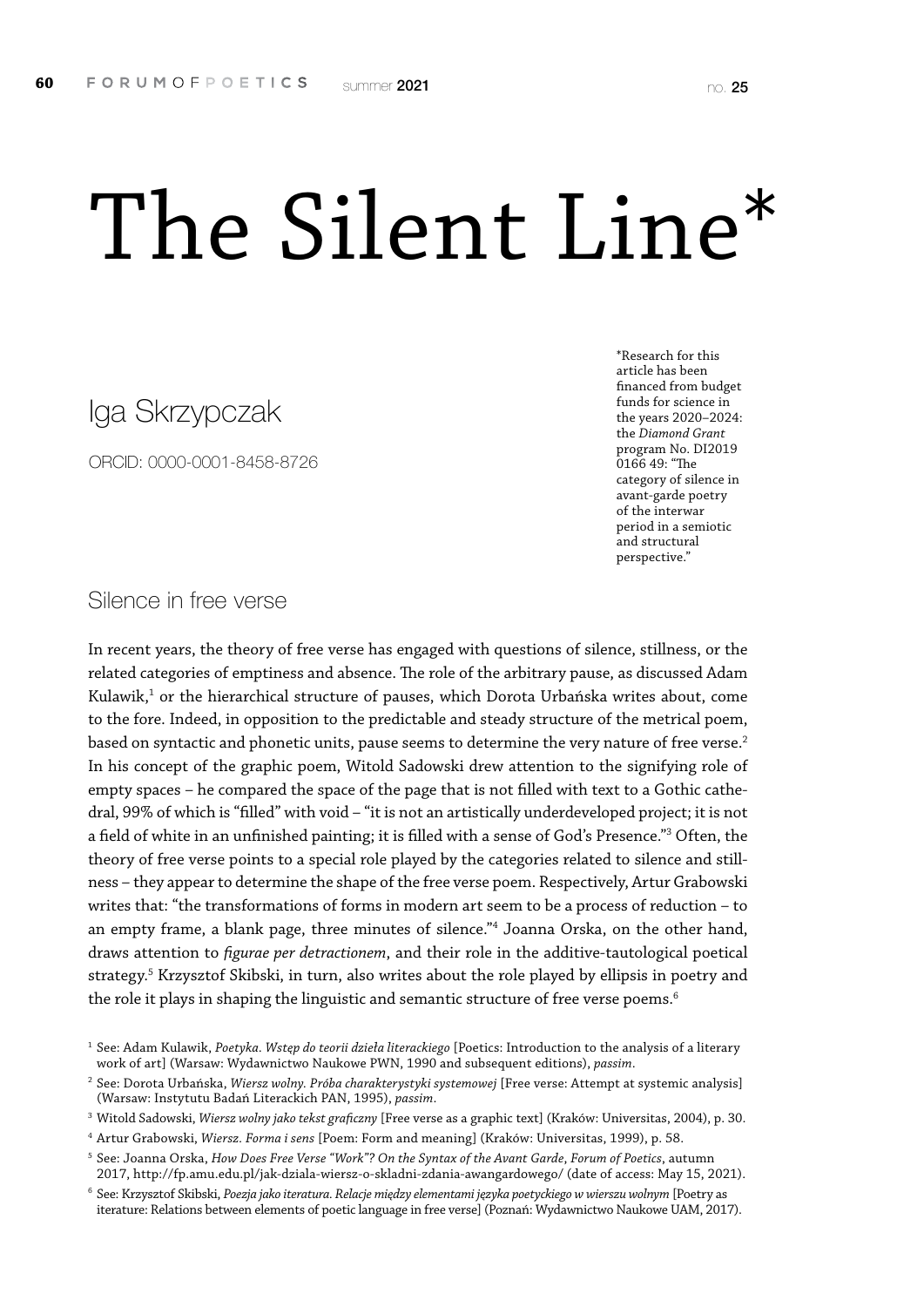So far, researchers have paid relatively little attention to the role played by marks of silence (e.g., dashes and dots) in the structure of the poem, and especially their non-standard use (use that is inconsistent with the rules of punctuation and grammar) which refers to the sphere of silence. I will try to demonstrate that punctuation marks used in such a way are equivalent to words, and that they function in the poem as words. However, semantically and axiologically, in many cases, they constitute the supraverbal layer of the text. In order to describe this phenomenon, the dominating critical theories of free verse, which usually refer to syntactic, visual, or phonic approaches, and often assume (especially in recent years) that there are more than two planes of delimitation, must be reviewed. The problem of semantic punctuation, which structurally functions as an equivalent of the word, has not yet been discussed in depth in versification studies. In this text, the dash (and other punctuation marks) will be seen as a sign of silence in the poem and examined in detail.

The question of typographic silence in free verse both corresponds to and eludes existing classifications. It is still regarded as a visual element which refers to the sphere of sound, pointing to the relationship between the visual and the phonic, which makes it difficult to classify it as belonging to only one category. Respectively, in syntactical analysis, signs of silence are classified as non-standard use of punctuation – they are semantic in nature because they influence syntax and prosody, but they are still not equivalent to the word or the morpheme. And instances when only graphic signals of silence appear in a free verse poem, instead of words, are particularly problematic – critical approaches based on syntactic verse-by-verse equivalence simply lack the right tools to analyze them effectively. Considering the above, Krzysztof Skibski's definition found in *Poezja jako iteratura* [Poetry as iterature] seems to be a good starting point for my original analysis. Skibski writes: "in the free verse poem each line may stand on its own, in keeping with the principle of equivalence. The line possesses a specific semantic value in itself, and its dormant deficiency only adds to its potentiality."7 As such, the sign of silence also possesses a semantic value, insofar as it refers to meanings that have not been expressed verbally, for various reasons, because they elude language or because, in keeping with authorial intent, they function as understatements.

I propose to treat the signs of silence (in this case the dash) as a "part of speech," a meaningful part of the poem, and discuss its potential uses and functioning. Such a sign has a potential lexical and semantic value. In the case of silence or ellipsis, it may be compared to the mechanism of accommodation – the reader's response is to fill in the void, but only within the limits imposed by the (con)text. It also prompts us to reexamine ellipsis, which traditionally, in its most basic form, has been defined as a syntactic void or a void that refers to "phenomena which become visible when the text is reduced to a semantic structure."8 I propose, however, that it should also refer to situations where, even though the text dos not provide enough signals for the reader to fill in the text in a manner intended by the author (or otherwise intended), a graphic mark activates the search for potential meanings with which the supposedly empty space may be filled.

<sup>7</sup> Skibski, 54-55.

<sup>8</sup> Maciej Grochowski, "O pojęciu elipsy" [The figure of the ellipsis], *Pamiętnik Literacki*, vol. 1 (1976), 124.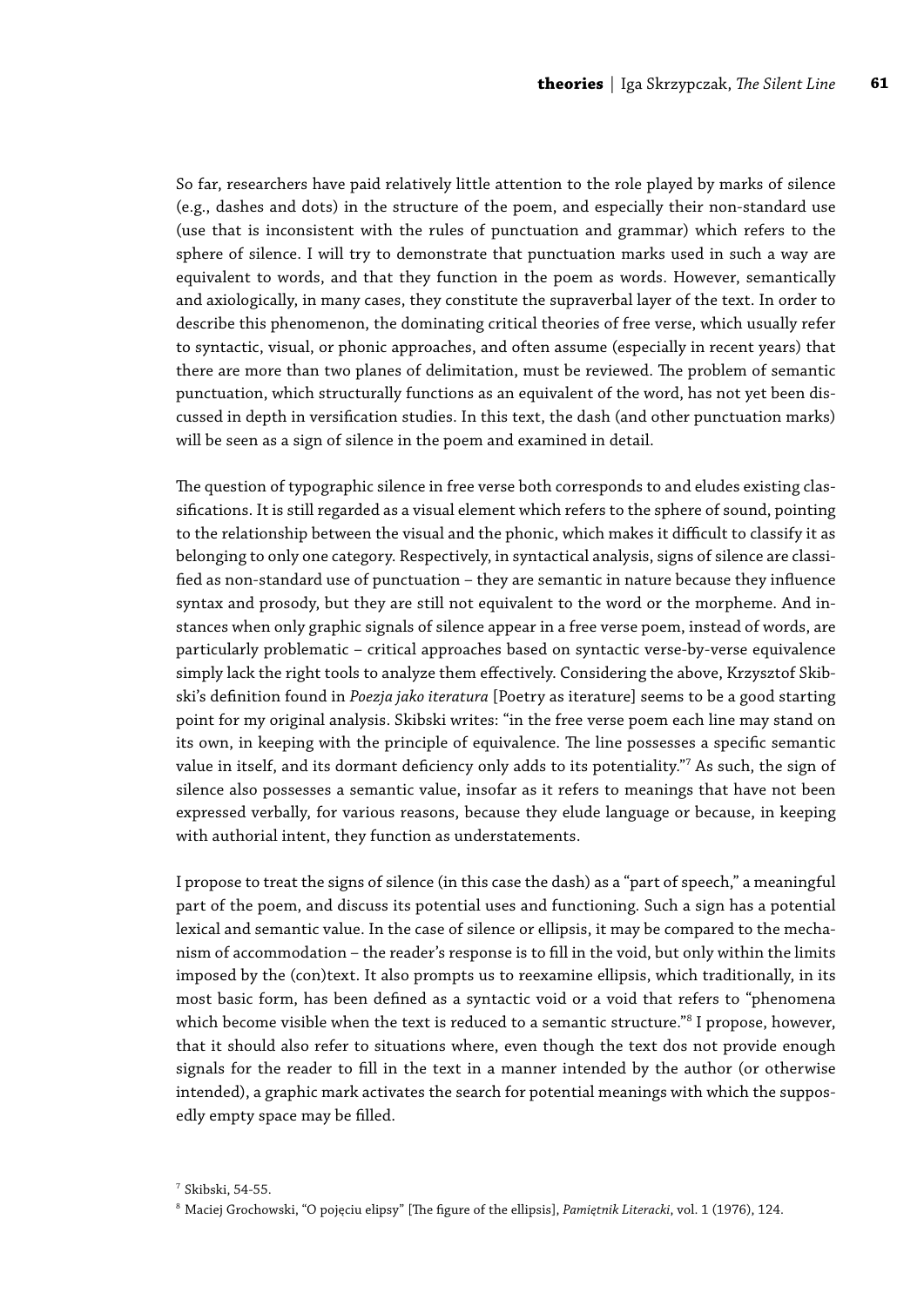### The dash

In his study of punctuation marks in contemporary Polish poetry, Zdzisław Jaskuła observes that: "The dash is perhaps the most popular 'lonely' punctuation mark in contemporary poetry."9 Jaskuła argues that the dash often remains in a loose relation with syntax, although it has certain emotive qualities related to compositional and versification criteria.<sup>10</sup> Indeed, in terms of function, the dash breaks syntactic rules (e.g., it is used in an unexpected place) and stands on its own as a visual sign: "it is clearly visible, which intensifies both its basic properties (in terms of punctuation) as well as the secondary tasks and meanings assigned to it by the text."11

The choice of a punctuation mark, even when its function challenges the grammatical needs of the text, still depends on its basic function. Tomasz Karpowicz thus writes about the dash in *Kultura języka polskiego* [The culture of the Polish language]:

The dash, among others, conveys some non-verbal aspects of the communication process, especially pauses in speech. When you read a text, the dash marks a pause, temporary silence before one continues with what they have to say.12

The dash is thus endowed with a systemic potential for communicating a moment of silence. It is also directly connected with the figure of ellipsis, which Karpowicz also points out, paying attention to the so-called elliptical dash. At this point, he also adds that "the more important the part of the sentence that has been omitted is, the more necessary the dash is."<sup>13</sup>

At the same time, we should remember that according to the rules of syntax and punctuation: "the dash is used primarily to signal parts of the text that are obvious to the reader and can be easily predicted thanks to syntactic context or knowledge of extra-linguistic reality."14 The poetic, nonstandard use of this punctuation mark stems directly from what is codified in the language, and at the same time gives rise to modifications that are necessary from an artistic point of view, insofar as they shape the semantic layer of the text. The dash, as in those "typical" situations described by Karpowicz, points to omission, and thus the extra-linguistic context. However, unlike in its standard use, an "empty space" is not easy to "fill in," neither does the extra-verbal context help. Instead, the dash is a sign of something that, for various reasons, cannot be expressed verbally.

The poetic use of the dash as a visual sign of silence is therefore largely justified by the use of this mark in the system, which is naturally connected with ellipsis. However, such an understanding of ellipsis goes beyond linguistic definitions – ellipsis and the reader's ability to understand the omitted is a much broader and more complicated issue. Ellipsis is no longer a space that the reader

14Karpowicz.

<sup>9</sup> Zdzisław Jaskuła, "Interpunkcja we współczesnej poezji polskiej" [Punctuation in contemporary Polish poetry], *Roczniki Humanistyczne*, vol. XXX no. 1 (1982): 73.

<sup>10</sup>Jaskuła.

<sup>11</sup>Jaskuła, 74.

<sup>12</sup>Tomasz Karpowicz, *Kultura języka polskiego. Wymowa, ortografia, interpunkcja* [The culture of the Polish language. Pronunciation, spelling, punctuation] (Warsaw: Wydawnictwo Naukowe PWN, 2018), 250.

<sup>&</sup>lt;sup>13</sup>Karpowicz, 251.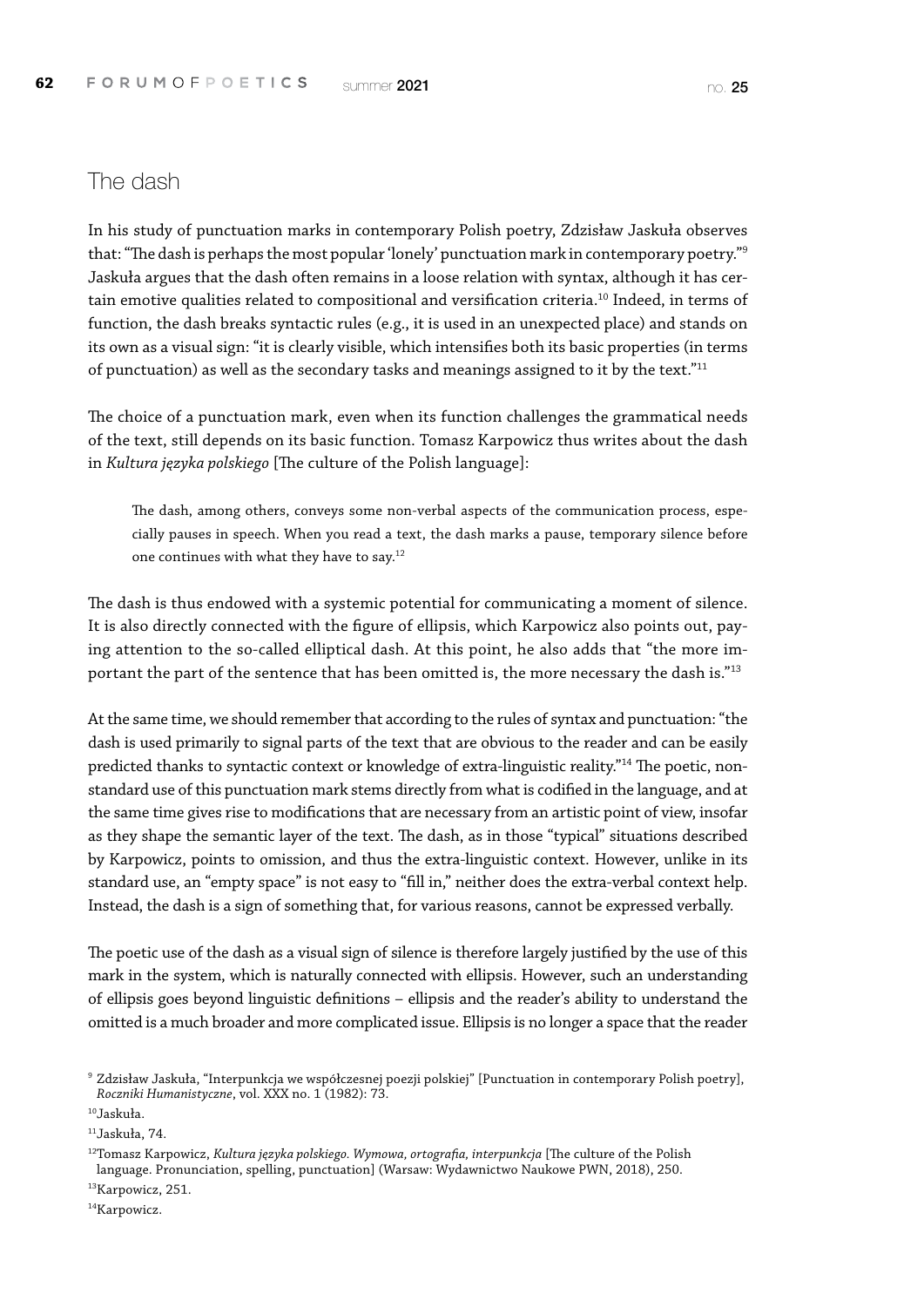fills in intuitively, because instead of words that can be easily added or "filled in," it often refers to words, expressions, or sentences which are not obvious. Although they often function as certain potentialities, they are performatively hidden from the reader, thus challenging their interpretation. Versification studies should therefore take into account the semantic and structural capability of the sign of silence to create verse, insofar as its unique use may be treated as equivalent to words. In certain poetic situations, the dash in a way takes over the functions of the grammatical elements (or syntactic situations) which it represents. The dash used in this way turns into ellipsis also because it points to standard, at least from the lexical-syntactic point of view, situations in the text, such as meanings which have not been expressed verbally but which create the semantic layer of the poem (e.g., content that is not expressed explicitly), or meanings which cannot be expressed verbally. If such a reading is justified, the unique status of the dash cannot be ignored, even if it is difficult to pin down its meaning in the process of interpretation. From the perspective of versification studies, this assumption is important especially in relation to lines which consist mainly or entirely of signs of silence. Such instances reveal a theoretical grey area of many versification theories, especially in relation to the free verse poem. I argue that the "silent line" made of dashes has the same semantic value as the line which consists of lexical or morphological sign(s). Therefore, I argue that each line in the poem signifies – it is an independent meaningful structure.

### Exemplification and interpretations – Norwid's case

In order to understand and justify such an approach, let us analyze examples of non-standard uses of punctuation marks which clearly refer to or reflect on silence. Such examples may be found in the works of many poets – they use punctuation marks in different ways, in accordance with their personal artistic concepts. I shall discuss and analyze various case studies in which typographic elements referring to the sphere of silence are used in a way that significantly affects the semantics of the poem.

There is no doubt that, for example, in the case of Norwid, silence plays an extremely important role as the subject and object of study (including *Białe kwiaty* [White flowers] or *Milczenie* [Silence]), but also as a structural element expressed in and through punctuation marks (the en/em dashes, dots). Juliusz Wiktor Gomulicki first analyzed this important aspect of Norwid's philosophy and poetics.<sup>15</sup> Other scholars have analyzed this issue as well (for example, Janusz Stanisław Pasierb in *Filozofia milczenia u Mickiewicza i Norwida* [Philosophy of Silence in Mickiewicz's and Norwid's works],<sup>16</sup> or Piotr Śniedziewski in his extensive comparative study *Mallarmé – Norwid. Milczenie i poetycki modernizm we Francji oraz w Polsce* [Mallarmé *–* Norwid. Silence and poetic modernism in France and Poland).<sup>17</sup> Norwid marks the beginning of the history of silence as a theoretical, literary, and semiotic category in Polish literary studies. Norwid developed a coherent artistic theory of silence and related phenomena and there is no doubt

<sup>15</sup>Juliusz Wiktor Gomulicki, *Patos i milczenie* [Pathos and silence]. In: Cyprian Norwid, *Białe kwiaty* [White flowers](Warsaw: PIW, 1965).

<sup>16</sup>Janusz Stanisław Pasierb, "Filozofia milczenia u Mickiewicza i Norwida" [Philosophy of Silence in Mickiewicz's and Norwid's works], *Studia Norwidiana*, no. 30 (2012): 145-171.

<sup>17</sup>Piotr Śniedziewski, *Mallarmé – Norwid. Milczenie i poetycki modernizm we Francji oraz w Polsce* [Mallarmé - Norwid. Silence and poetic modernism in France and Poland] (Poznań: Wydawnictwo Naukowe UAM, 2008).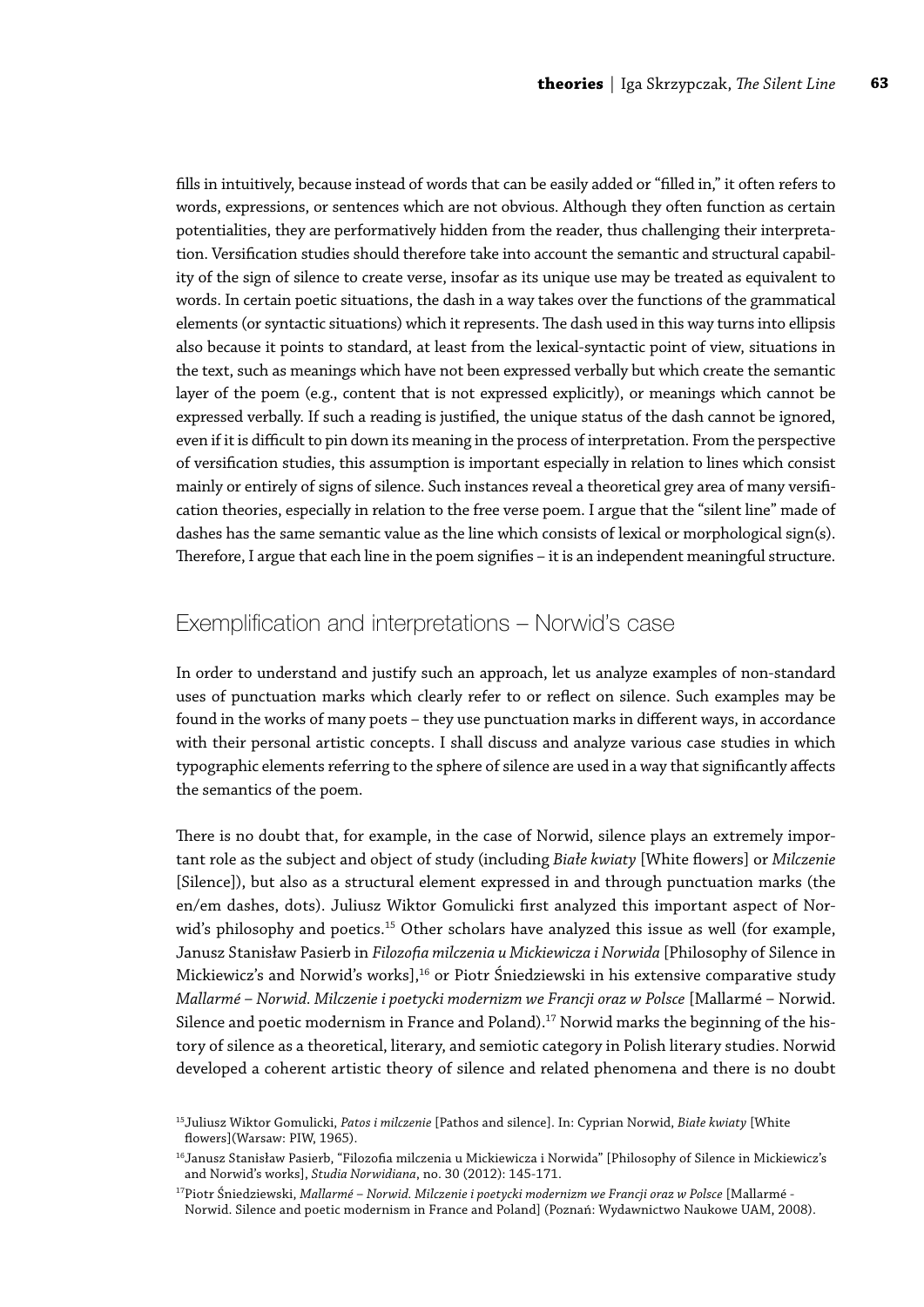that, according to the *intentio auctoris*, visual marks of silence (and ellipsis) are not merely visual ornaments but are at least equivalent to words (in terms of the equivalence of the sign). In most cases, however, axiologically, they constitute the supraverbal layer of the text.

In this context, Sławomir Świontek's observations in the introduction to *Pierścień wielkiej damy* [Great Lady's ring] seem particularly important. Świontek thus writes about Norwid's silence:

For Norwid, silence is a "grammatical part of speech;" it is a functional element of a conversation, a dialogue, that is, those forms of expression in and through which people communicate. Moreover, for Norwid, each utterance, even a monologue, which he sees as a conversation with oneself or with the spirit of things (VI 232), meets the condition of dialogicality, demanding that it be filled with the omitted, i.e., dialogicality is a potential tendency to alternate two or more semantic contexts, a tendency found not only in dialogue but also in monologue.<sup>18</sup>

Not only in dramatic dialogue and monologue, but also in Norwid's poems, one can find this unique dialogicality, with silence as a "grammatical part of speech." However, the attempt to classify this phenomenon becomes problematic. We should therefore ask a question, or rather a series of questions, about the place and the role of silence in the theory of free verse.

Świontek's comment about grammatical issues seems intuitively accurate. Indeed, we can draw such conclusions about silence in Norwid's works because silence is treated at least as equivalent to the word (as a textual sign), and at the same time exceeds the boundary of the (traditionally) verbal.

As explained by Marta Ewa Rogowska in her analysis of *Rzecz o wolności słowa* [On the freedom of the word],<sup>19</sup> in Norwid's works, a special role played by the dash may be connected with intonational-rhetorical punctuation, However, the question of the typography of silence is much broader. It cannot be explained using strictly rhetorical concepts either – the use of punctuation marks often goes beyond grammar – not in the sense of bending its rules, but in the sense of introducing punctuation marks that are not justified by syntactic concepts. The expression "grammatical part of speech" thus implies that both the elements of the codified language system and the omissions signaled by punctuation marks (visual signs) signify. Janusz Kaczorowski has analyzed punctuation marks and editorial problems in Norwid's works in detail, arguing that the dash was clearly the poet's favorite punctuation mark. Kaczorowski further lists the roles played by the dash, e.g., it is used when someone does not finish a sentence, wishes to emphasize something important or add something. Kaczorowski also points to the fact that in some of Norwid's manuscripts we can find three or four dashes in a row.<sup>20</sup> Most importantly, however, he also draws attention to the semantic autonomy of the "poetical" dash, insofar as it cannot be replaced by another "part of speech:"

This punctuation mark is used in the most perfect manner in the entire cycle in the poem

<sup>18</sup>Sławomir Świontek, *Introduction*. In: C. Norwid, *Pierścień Wielkiej Damy* [Great Lady's ring], ed. S. Świontek, (Wrocław: Ossolineum 1990), LIV-LV.

<sup>19</sup>See: Marta Ewa Rogowska, "Intonacyjno-retoryczna interpunkcja u Norwida" [Intonational-rhetorical punctuation in Norwid's works], *Studia Norwidian*a no. 30 (2012), 23-38.

<sup>&</sup>lt;sup>20</sup>Janusz Kaczorowski, "Grafia Norwidowskiego tekstu jako współczesny problem edytorski (na przykładzie Vademecum)" [The graphic layer in Norwid's works as a contemporary editorial problem (on the example of *Vademecum*], *Roczniki Humanistyczn*e vol. LI no. 1 (2003), 69-94.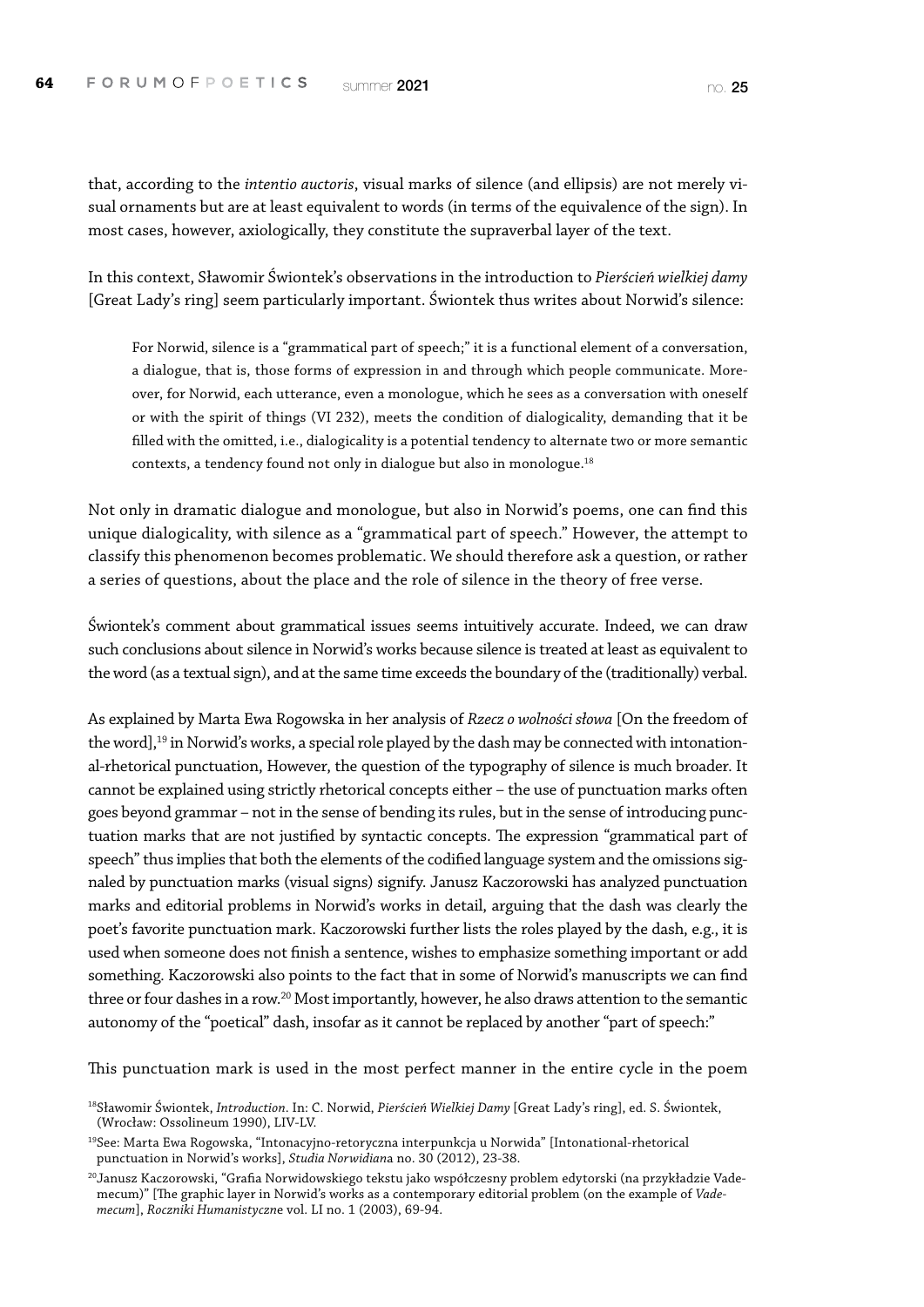*XXX. Fatum* [XXX. Fate]. The arrangement of dashes builds, in a way that cannot be expressed through other means, the tension associated with waiting (impatiently) for a man to lose and the feeling of sudden relief once he disappears. $^{21}$ 

Let us take a closer look at the poem, in which the dash conveys the hidden tension and the unsaid:

| Fatum                                                      | Fate                                      |
|------------------------------------------------------------|-------------------------------------------|
| Ι                                                          | I                                         |
| Jak dziki źwierz przyszło <b>Nieszczęście</b> do człowieka | Such beastly Anguish, human-baiting,      |
| I zatopiło weń fatalne oczy                                | With fateful eyes transfixed its prey     |
| – Czeka – –                                                | $-$ Waiting $ -$                          |
| Czy człowiek zboczy?                                       | Now will he turn away?                    |
| П                                                          | H                                         |
| Lecz on odejrzał mu – jak gdy artysta                      | Instead, the stare was fair returned,     |
| Mierzy swojego kształt modelu –                            | - as artists size up subjects top to toe; |
| I spostrzegło, że on patrzy – co? skorzysta                | Aware the human had discerned -           |
| Na swym nieprzyjacielu:                                    | What gain he'd draw                       |
| I zachwiało się całą postaci wagą                          | from such a foe,                          |
| - - I nie ma go!                                           | It shuddered to its very core             |
|                                                            | $-$ - And it's no more! <sup>22</sup>     |

In the line "– Czeka – –"/" – Waiting – –," the dashes play a twofold role. First of all, as noted by Kaczorowski, they point to a delay, as indicated by the act of waiting. This artistic procedure builds up the tension – the meeting between man and "wild beast" is delayed. At the same time, as Świontek observes, "the potential tendency to alternate two or more semantic contexts" (in keeping with the proposed approach to ellipsis) implies that the dashes may be read as a nonexistent description of the atmosphere of the meeting, since its unusual character cannot be expressed in words. This notwithstanding, this situation is an essential part of the text, regardless of the extent to which the reader is able to decode the meanings hidden behind it. Norwid decided that silence better expresses a given state or feeling. As Piotr Śniedziewski points out:

[...] the poet works with language that turns out to be imperfect in the face of thoughts it is supposed to express – this language is therefore subject to the law of decomposition and deconstruction – this is how a poem which lacks precision and is full of silences is created – and the reader, in the end, has to work with this poem that is neither transparent nor impossible to understand.<sup>23</sup>

Moments of silence may be challenging for the reader, but they nevertheless constitute a semantic element of the text, which in the case of such a clearly indicated tendency cannot

<sup>21</sup>Kaczorowski, 84.

<sup>22</sup>Cyprian Norwid, *Fatum* [Fate]. In *Wiersze* [Poems], ed. Juliusz Wiktor Gomulicki, (Warsaw: PIW, 1966), 583. Translated into English by Patrick Corness (source: https://www.ruf.rice.edu/~sarmatia/113/113\_brajerska\_ mazur.pdf).

<sup>23</sup>Śniedziewski, 182-183.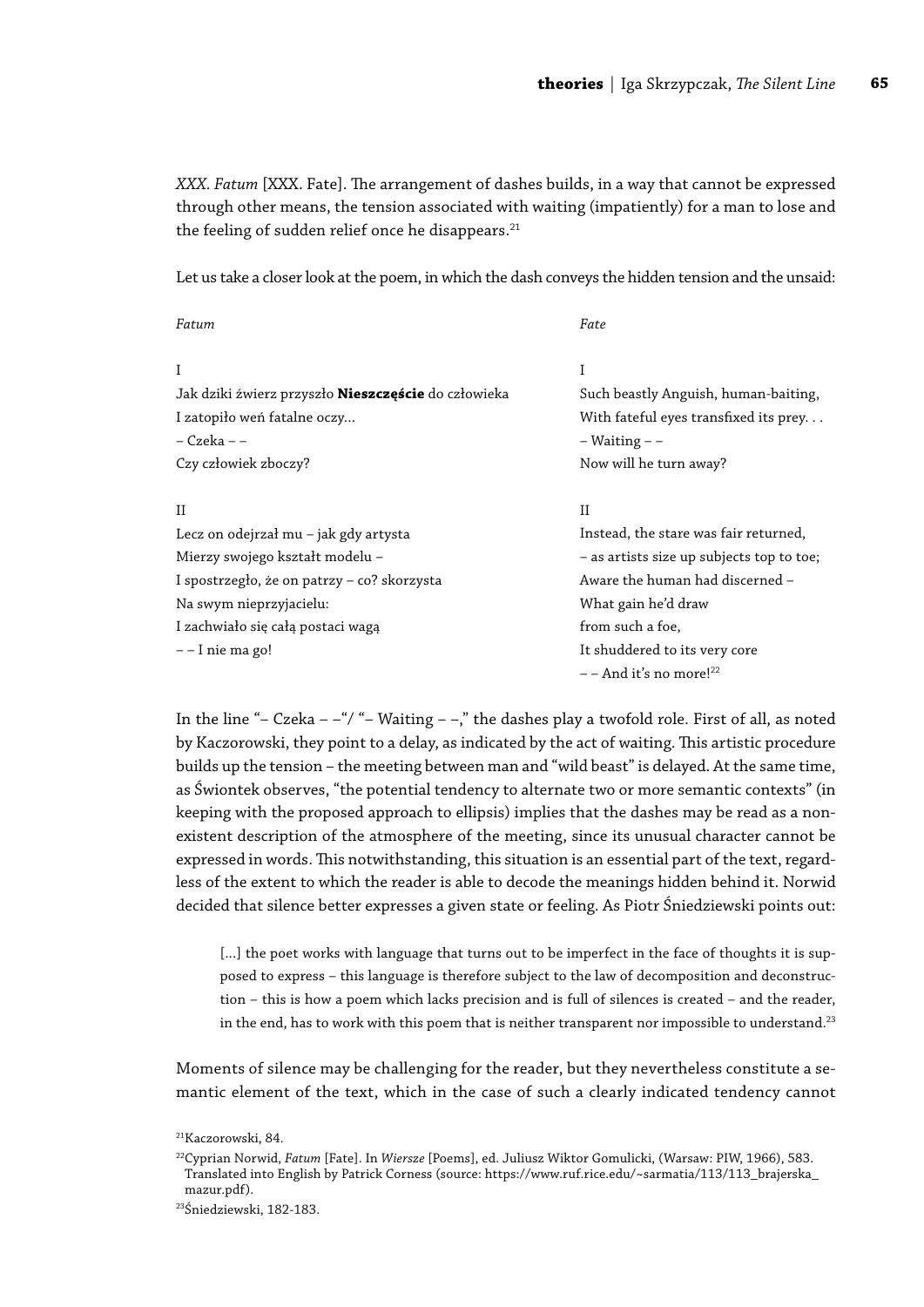be omitted in the process of interpretation or formal analysis. Versification studies have to address the question of poetry which exceeds the limits of traditional syntax, often named as one of the basic forms of delimitation.

Towards futurism – Młodożeniec

Stanisław Młodożeniec employs a completely different strategy of using silence and ellipsis. In his use of punctuation marks, he is guided by different artistic concepts than Norwid, but this allows us to comment on some crucial similarities and differences between the two poets. Futurists developed the phonic layer of the text in a unique and creative way, often basing the entire structure of the work on it. We may draw certain conclusions about the interdependencies between sound and silence from the futurist artistic manifesto. For example, in Młodożeniec's *Noc* [Night] from the collection *Kwadraty* [Squares], we read:

*Noc*

```
– – – – na granatową niebios balię
wypłynął księżyc – jak rogalik – 
        gwiazdy tlą – 
  jak rybki skaczą po akwarium – 
– – – daleki – długi – (czyj to?) ton
w leżące lgnie milczenia – 
             gwiazdy tlą – 
  i płoszą płaski cień na ziemi – 
mętnieje wody srebrna toń –
```
ciemnieje nieba drżące tło – rogaty księżyc chmurę bodzie – gwiazdy tlą – oczy tlą –

– daleki – długi – (czyj to?) ton – – – – – – – to czyjeś usta – cichy podziw –  $-$  0!<sup>24</sup>

24Stanisław Młodożeniec, *Noc* [Night]. In: *Kwadraty* [Squares] (Zamość: Zamojskie Koło Miłośników Książki, 1925), 16. As noted above, linguistic, phonic, and syntactic complexity renders this poem almost untranslatable. Transcribed in English, which does not convey the full meaning of the original, it reads: "– – – – into the navy blue tub of the sky/ there came out the moon – like a croissant –/ the stars shine –/ jump around in the tank like fish –/ – – – distant – long – (whose) sound (is it?)/ it cuddles up to the lying silence –/ the stars shine –/ and they scare a flat shadow on the ground –/ deep silver waters turn cloudy –/ the trembling background of the sky darkens –/ the moon touches the cloud –/ the stars shine –/ the eyes shine –/ – distant – long – (whose) sound (is it?)/ –  $-/-$  it's somebody's mouth – quiet admiration –/ – – – – – – – – oh!.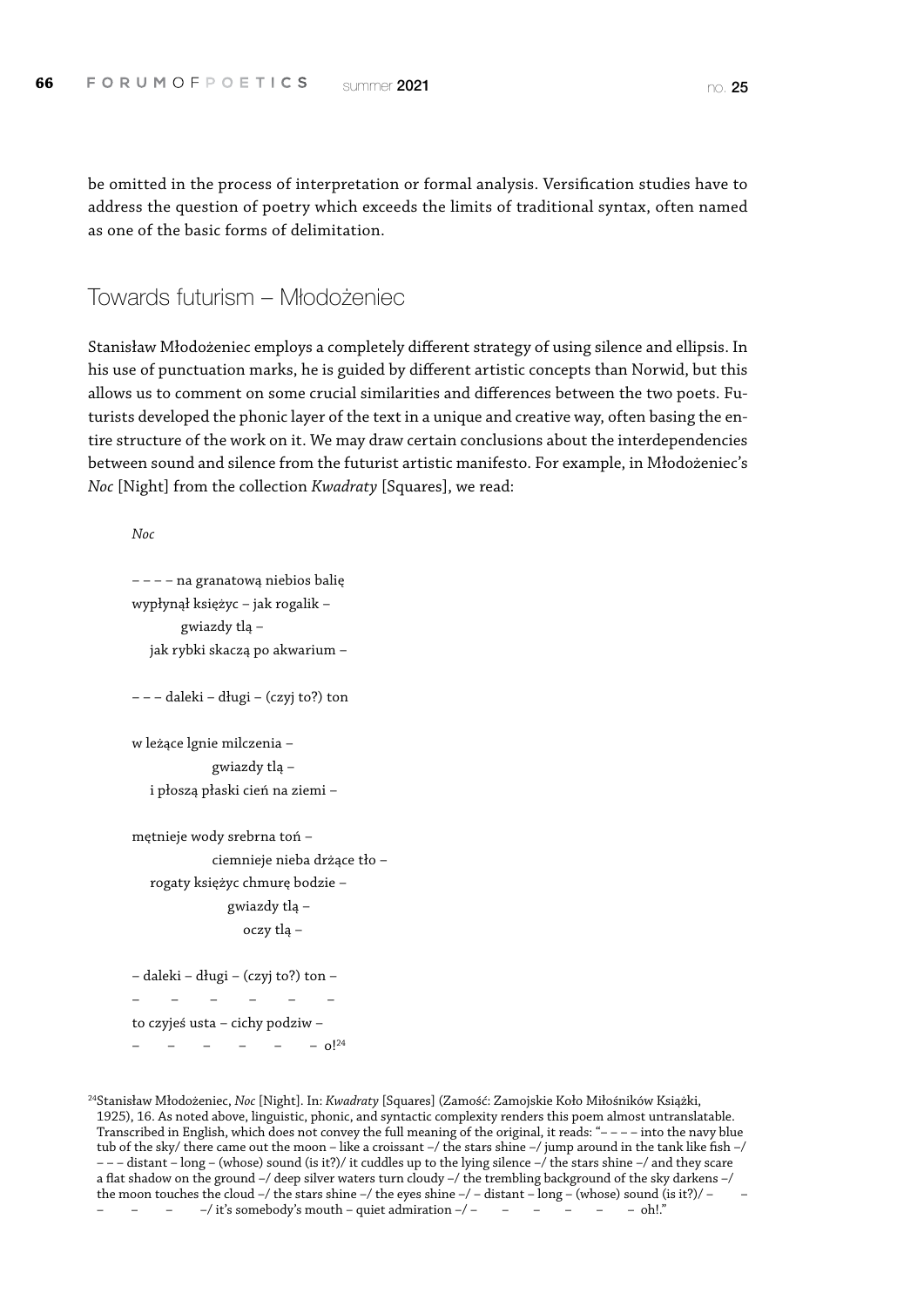Importantly, Młodożeniec himself draws attention to sounds, emphasizing the length of the sound which "w leżące lgnie milczenie" [cuddles up to the lying silence]. Such a signal, testifying to creative self-awareness, prompts us to take an even more careful look at the poem, in which silence which resounds after the sound, is to play a special role. Again, there is no doubt that there is no grammatical justification for the use of multiple dashes. The key problem is the visual representation of an auditory phenomenon and a mark that is more adequate than the word that must be used.

In her analysis of the phonic layer of futuristic poems,<sup>25</sup> Beata Śniecikowska explains that Młodożeniec plays with sound in his poem:

The most interesting line is "– – – daleki – długi – (czyj to?) ton" [– – – distant – long – (whose) sound (is it?)]. It is repeated twice and moves away from the "sophisticated" syntax of Young Poland. Words devoid of additional descriptions, "accentuated" by means of typography, literally stand out on. They are visually and phonically prominent (alliteration). The sound is distant, and it was emphasized by a simple typographic procedure (which still points to a long pause): two lines of dashes. The exclamation "o!" [oh!] at the end also challenges the traditional canons of poetry and typography. This distinctive exclamation may be found at the end of ... a line of dashes.<sup>26</sup>

It is an interesting example: a barely audible, distant "sound" is associated with silence that may result from, among other things, the limited perceptual abilities of the subject, who is not able to hear the words coming from a distance which at this moment become almost one with silence. Consequently, it can be concluded that a specific meaning was omitted in the text. In this case, we are not predominantly dealing with a crisis of faith in the possibility of linguistic representation but witness an attempt at conveying a verbal exchange together with the moments of silence embedded in it when the sound "w leżące lgnie milczenie" [cuddles up to the lying silence].

It is a kind of game with spatial sound and silence: the poet uses (single and multiplied) dashes in the initial position, (single) dashes in the final position, and some dashes in the middle position (e.g., dashes which in-between the words), and finally there are also lines without words, filled with dashes – they are not the only marks of silence, because there are empty spaces in-between. The poem thus constructs its own typology of silence. Textual signs refer to experiences which are represented visually. The dash in a way functions or points to ellipsis, even though there are no verbal clues as to how "empty" places should be read (as to what the reader should "add"). The line of dashes, combined with the special role played by the signs of silence, which are fundamental to the poem's structure, pose a very interesting problem in versification studies. The assumption that they function as a form of ellipsis endows them with semantic value, pointing to the existing equivalence between the verbal and the silent line. Thus, such a line functions as an independent semantic unit and as such is essential to the poem.

25See: Beata Śniecikowska, *"Nuż w uhu"? Koncepcje dźwięku w poezji polskiego futuryzmu* ["Nuż w uhu"? Concepts of sound in the poetry of Polish futurism] (Toruń: Wydawnictwo Naukowe Uniwersytetu Mikołaja Kopernika 2017).

26Beata Śniecikowska, *Dźwięk a typografia w awangardzie (futuryzm)* [Sound and typography in the avant-garde (futurism)]. In: *Sensualność w kulturze polskiej* [Sensuality in Polish culture], ed. Włodzimierz Bolecki, [https://](https://sensualnosc.bn.org.pl/pl/articles/dzwiek-a-typografia-w-awangardzie-futuryzm-659/) [sensualnosc.bn.org.pl/pl/articles/dzwiek-a-typografia-w-awangardzie-futuryzm-659/](https://sensualnosc.bn.org.pl/pl/articles/dzwiek-a-typografia-w-awangardzie-futuryzm-659/)> (date of access: 15 May 2021).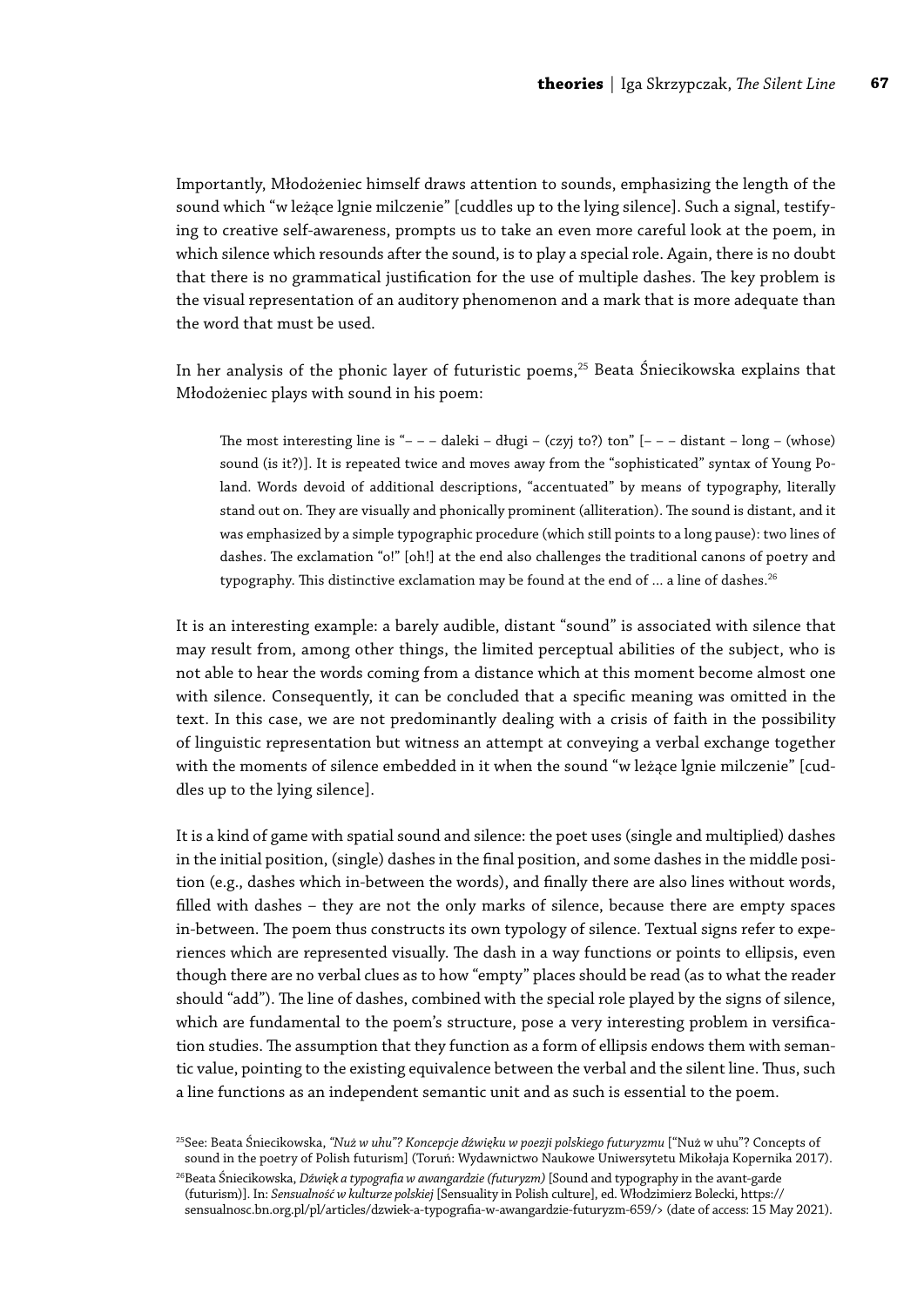### Marks of silence in contemporary poetry

In the case of both Norwid and Młodożeniec, one can speak of clearly defined artistic strategies, rooted in the theoretical and critical texts of both poets. In such situations, determining the semantic value of signs of silence is not problematic. However, it is also worth paying attention to poets who are often not directly associated with the use of the dash. The dash line can be found in the poems of, among others, Miron Białoszewski's, for example in the poem *autoportret odczuwany* [instinctive self-portrait]:

| Nieraz mi ręce                         | Sometimes my hands             |
|----------------------------------------|--------------------------------|
| żyją zupełnie osobno.                  | Live quite separately          |
| Może ich wtedy nie doliczać do siebie? | Maybe they don't add up to me? |
|                                        |                                |
| Gdzie są moje granice? <sup>27</sup>   | Where are my borders?          |

In this poem, silence and self-reflection come hand in hand, filling the time between the subsequent questions addressed to and about the self. Again, we can speak of a delay which creates a unique atmosphere, emphasizing the existential nature of the questions. When thrown against the background of silence, words and their meanings come into sharp focus and silence thus becomes an integral element of the semantic layer of the text.

Another important, and relatively popular, feature is the use of the dash in the final position, i.e., at the end of the line. However, such use of the dash is not motivated syntactically, i.e., the dash does not connect the two subsequent lines, or, even if it does and there is a syntactic connection between the lines, the dash may play a still different role. For example, Jaskuła discusses Herbert's *Różowe ucho* [Rosy ear]:

| śmieszny płatek skóry                               | a comic petal of skin            |
|-----------------------------------------------------|----------------------------------|
| muszla z żyjącą krwią                               | a conch with living blood        |
| w środku                                            | inside it                        |
| nic wtedy nie powiedziałem -                        | I didn't say anything then-      |
|                                                     |                                  |
| dobrze byłoby napisać                               | it would be good to write        |
| wiersz o różowym uchu                               | a poem about a rosy ear          |
| ale nie taki żeby powiedzieli też sobie temat obrał | but not so that people would say |
| pozuje na oryginała <sup>28</sup>                   | what a subject he chose          |
|                                                     | he's trying to be eccentric      |

27Miron Białoszewski, *Autoportret odczuwany*. In: *Sprawdzone sobą. Wiersze wybrane* [Selected poems] (Warsaw: PIW, 2008), 81. English translation by Peter Harris and Danuta Loposzko: *instinctive self-portrait*. In: *Shifting Borders: East European Poetries of the Eighties*, ed. W. Cummis et al. (London and Toronto: Associated University Press, 1993), 274.

28Zbigniew Herbert, *Różowe ucho*. In: *Wiersze* [Poems] (Warsaw: Wydawnictwo Czytelnik, 1971), 120-121. Quote after: Jaskuła, p. 74. English translation by Czesła Miłosz: *Rosy ear*. In: *The Poetry of Men's Lives: An International Anthology,* ed. Fred S. Moramarco, Al Zolynas (Athens: University of Georgia Press, 2004), 264.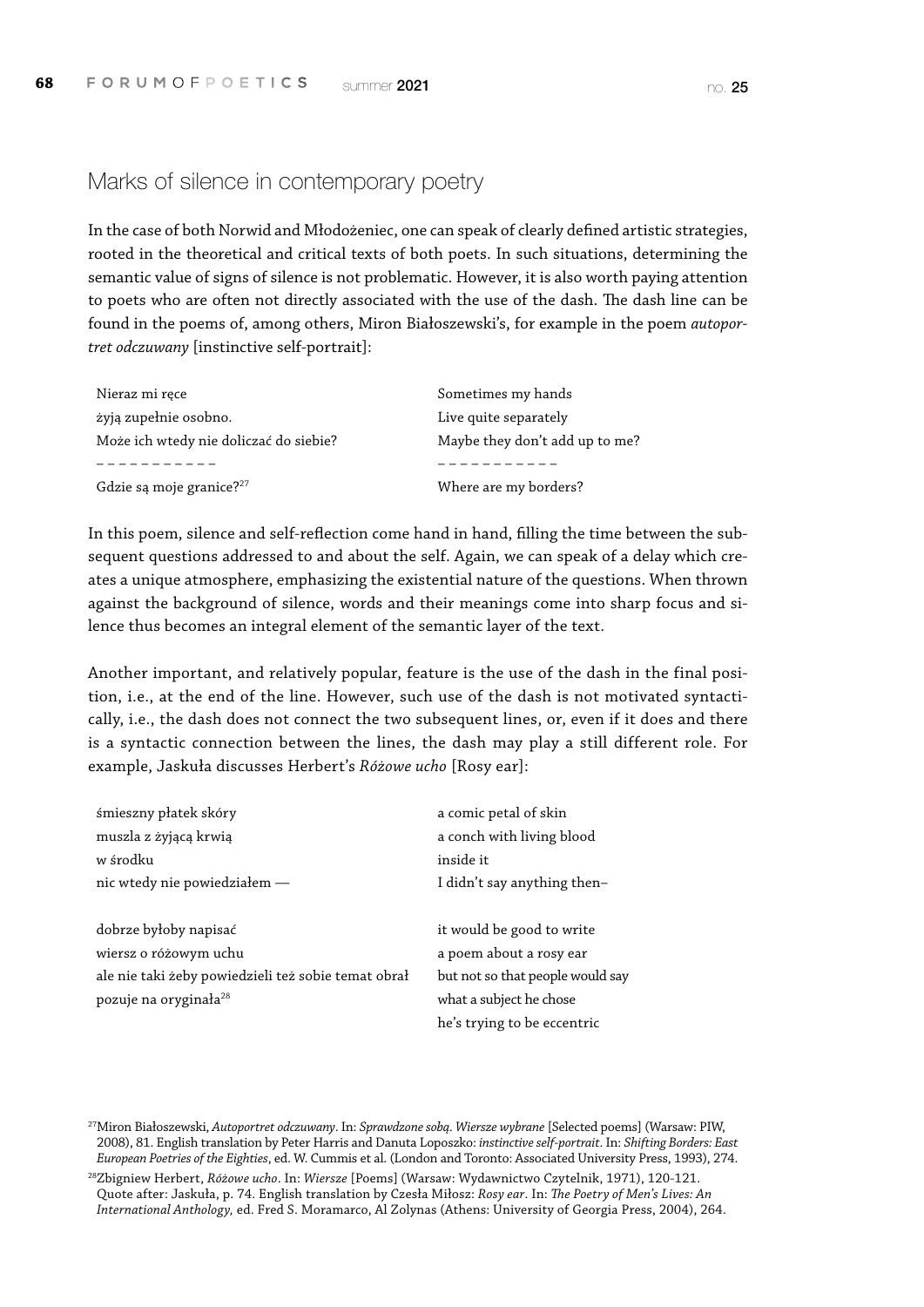Jaskuła points out that:

the dash can be both a sign of unfinished thought and a sign of a semantic and compositional pause. It plays a twofold role. It refers to the line "I didn't say anything then" and at the same time separates one stanza from the other.29

In addition, it should be emphasized that the dash may be found at the end of the line "I didn't say anything then," which directly refers to silence, ellipsis, thus indicating a potential, nonexistent statement. Something is left unsaid but this something is represented textually.

The dash in the final position may also appear at the end of the stanza. As such, it does not connect two lines and does not play a twofold role. Julia Fiedorczuk often uses the dash at the end of the stanza in her poems. For example, in *Psalmy* [Psalms]:

niektórych wierszy nie można już napisać. niektórych nie dało się napisać wcześniej. nocą rozpacz z powodu dzieci, utopionych dzieci, powieszonych dzieci, spalonych dzieci, zgładzonych dzieci, maskotek dzieci w rozbitym samolocie, bo macierzyństwo jest dożywociem, a rozpacz szuka atrakcji i pokupnych kształtów, żeby się w nie wystroić, żeby się zasłonić, żeby się ochronić; więc lepiej milcz, mówię, więc mówię: żadna z waszych kości nie będzie połamana, powiedzmy, "nie zabraknie wam żadnego dobra", powiedzmy, "będzie zasadzone drzewo u strumieni wód" – 30

In the case of Fiedorczuk, the dash usually symbolizes an opening in the text; it points to the words that are to be uttered and the words that the reader can add (e.g., in the case of biblical quotes and prayers), or, on the contrary, to the words that should not be uttered or added because, in accordance with the *intentio auctoris*, they have been left unsaid, unfinished. In the case of this poet, we can speak of silence on at least two levels: in connection with ecopoetics<sup>31</sup> and giving voice to creatures that have not been "heard," and in connection with Fiedorczuk's most recent

29Jaskuła, 74.

<sup>30</sup>Julia Fiedorczuk. *Psalm I* [Psalm I. In: *Psalmy* [Psalms] (Wrocław: Fundacja im. Tymoteusza Karpowicza, 2017), 12. Transcribed in English, the poem reads: some poems can no longer be written/ some could not have been written earlier/ at night despair at children, children/ who drowned, children who were hanged, burned/ children who were murdered, children's mascots/ in a plane that crashed, because motherhood/ is a life sentence, and despair seeks attractive/ and salable forms to dress up in,/ to cover up, to protect itself;/ so you better stay silent, I say, so I say none/ of your bones will not be broken, let's say,/ "You will be provided for," let's say,/ "a tree shall be planted by the rivers of water" -.

<sup>31</sup>See: Julia Fiedorczuk, Gerardo Beltrán, *Ecopoetics* (Warsaw: Muzeum Historii Polskiego Ruchu Ludowego, 2015); Marta Stusek, "Milczące wiersze. Obraz i podmiot na tle ekopoetyki"[Silent poems. Image and subject in eco-poetics], *Studia Europaea Gnesnensia* no. 18 (2018), p. 115-127.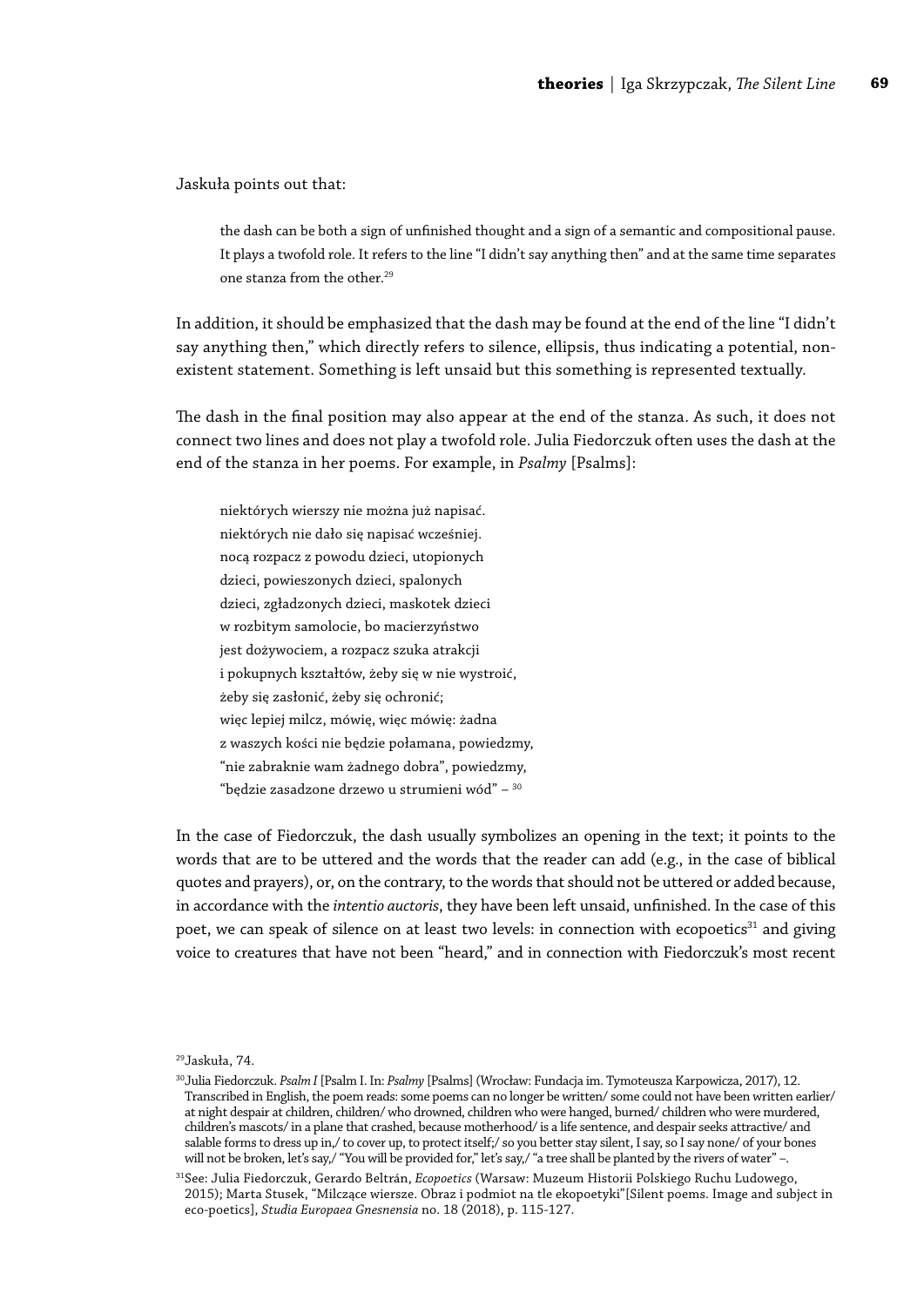original essayistic and theoretical reflections.<sup>32</sup> The meaning of the dash in the poem appears to be clear: it is an inherent semantic element of the line, pointing to the unsaid and the omitted.

#### **Conclusion**

The above-mentioned examples demonstrate that versification studies should also recognize and examine the role played by the signs of silence. Their semantic value is equivalent to the semantic value of words or morphemes, which is confirmed both by their non-standard use, be it "one-off" or in a sequence, and refers to the supraverbal. Such moments in text function as a special type of ellipsis – something important is omitted in the text and the reader must recognize this fact – but, usually, the omitted is neither obvious nor easy to recreate. Consistent artistic choices made by poets, which are usually associated with some kind of reflection on silence, demonstrate that the dash, or the silent line, do indeed signify. In Poland, such artistic concepts were developed mainly by Norwid, and the poets of the avant-garde and their followers learned from him. It should be emphasized that poets who are associated with the avant-garde use these signs of silence most often (and clearly these marks have a semantic value). Distrust of the conventionally understood language system or an attempt at conveying the full communicative experience (which transcends the verbal) often motivate the use of the dash. The dash, as a sign of silence, points to the supraverbal. The use of the dash is a message; it points to the importance of the non-verbal. For the same reasons, the conscious use of the dash should always be acknowledged from the editorial point of view – especially in poetry, which pays special attention to the form and the material space of text.

Respectively, artists who refer to completely different traditions also use the dash in nonstandard ways, although in this case the dash usually plays a twofold role (e.g., in Herbert's poetry). This notwithstanding, when they refer to the unspoken, such marks should be treated as a crucial element of the line on par with the word and the morpheme, and thus become the *bona fide* object of versification studies. Consequently, to draw on Skibski's definition, if we agree that that the dash line is also semantically autonomous, the principle of equivalence should be based on the potential semantic autonomy of every line.

translated by Małgorzata Olsza

32See: Julia Fiedorczuk, "W poszukiwaniu ciszy" [In search of silence], *Przekró*j, <[https://przekroj.pl/artykuly/](https://przekroj.pl/artykuly/felietony/w-poszukiwaniu-ciszy-czesc-pierwsza-julia-fiedorczuk) [felietony/w-poszukiwaniu-ciszy-czesc-pierwsza-julia-fiedorczuk](https://przekroj.pl/artykuly/felietony/w-poszukiwaniu-ciszy-czesc-pierwsza-julia-fiedorczuk)> (date of access: 28 June 2021); Julia Fiedorczuk, "W poszukiwaniu ciszy II" [In search of silence II], *Przekrój*, <[https://przekroj.pl/artykuly/](https://przekroj.pl/artykuly/felietony/w-poszukiwaniu-ciszy-cz-ii-julia-fiedorczuk) [felietony/w-poszukiwaniu-ciszy-cz-ii-julia-fiedorczuk>](https://przekroj.pl/artykuly/felietony/w-poszukiwaniu-ciszy-cz-ii-julia-fiedorczuk) (date of access: 28 June 2021).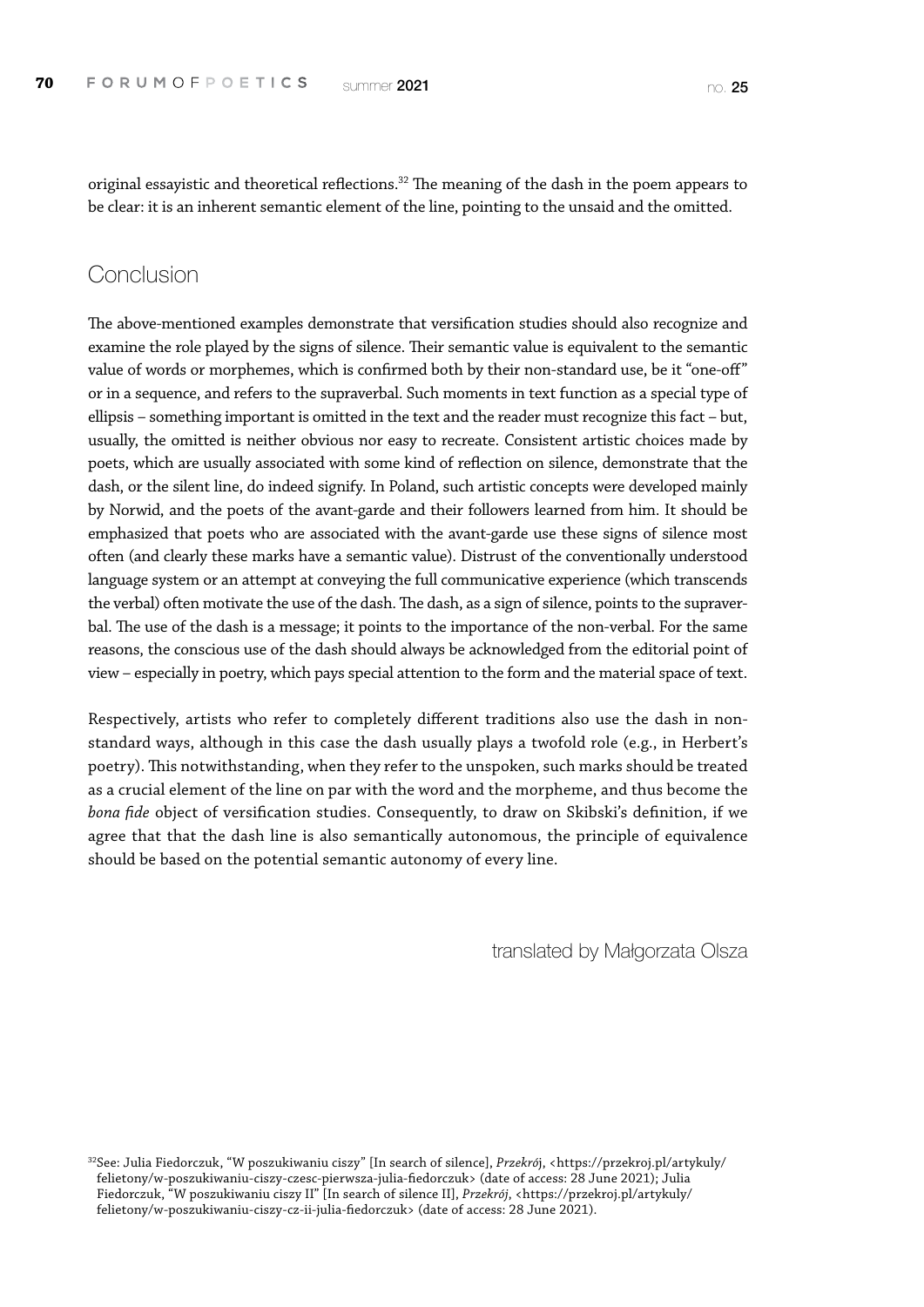### **References**

- Białoszewski, Miron. *Autoportret odczuwany*. In *Sprawdzone sobą. Wiersze wybrane*, 81, Warsaw: PIW, 2008.
- Fiedorczuk, Julia. *Psalm I*. In *Psalmy*, 12, Wrocław: Fundacja im. Tymoteusza Karpowicza, 2017.
- ———. "W poszukiwaniu ciszy", *Przekró*j, <[https://przekroj.pl/artykuly/felietony/w](https://przekroj.pl/artykuly/felietony/w-poszukiwaniu-ciszy-czesc-pierwsza-julia-fiedorczuk)[poszukiwaniu-ciszy-czesc-pierwsza-julia](https://przekroj.pl/artykuly/felietony/w-poszukiwaniu-ciszy-czesc-pierwsza-julia-fiedorczuk)[fiedorczuk>](https://przekroj.pl/artykuly/felietony/w-poszukiwaniu-ciszy-czesc-pierwsza-julia-fiedorczuk) (date of access: 28 June 2021);
- ———. "W poszukiwaniu ciszy II", *Przekrój*, <[https://przekroj.pl/artykuly/felietony/w](https://przekroj.pl/artykuly/felietony/w-poszukiwaniu-ciszy-cz-ii-julia-fiedorczuk)[poszukiwaniu-ciszy-cz-ii-julia-fiedorczuk>](https://przekroj.pl/artykuly/felietony/w-poszukiwaniu-ciszy-cz-ii-julia-fiedorczuk) (date of access: 28 June 2021).
- Fiedorczuk, Julia. Beltrán, Gerardo. *Ekopoetyka. Ekologiczna obrona poezji*, Warsaw: Muzeum Historii Polskiego Ruchu Ludowego, 2015.
- Gomulicki, Juliusz Wiktor. *Patos i milczenie*. In Cyprian Norwid., *Białe kwiaty*, Warsaw: PIW, 1965.
- Grabowski, Artur. *Wiersz. Forma i sens*, Kraków: Universitas, 1999.
- Grochowski, Maciej. "O pojęciu elipsy", *Pamiętnik Literacki*, vol. 1 (1976): 121-136.
- Jaskuła, Zdzisław. "Interpunkcja we współczesnej poezji polskiej", *Roczniki Humanistyczne*, vol. XXX no. 1 (1982): 69-99.
- Kaczorowski, Janusz. "Grafia Norwidowskiego tekstu jako współczesny problem edytorski (na przykładzie Vade-mecum)", *Roczniki Humanistyczn*e vol. LI no. 1 (2003): 69-94.
- Karpowicz, Tomasz. *Kultura języka polskiego. Wymowa, ortografia, interpunkcja*, Warsaw: Wydawnictwo Naukowe PWN, 2018.
- Kulawik, Adam. *Poetyka. Wstęp do teorii dzieła literackiego*, Warsaw: Wydawnictwo Naukowe PWN, 1990 and subsequent editions.
- Młodożeniec, Stanisław. *Noc*. In *Kwadraty*, 16, Zamość: Zamojskie Koło Miłośników Książki, 1925.
- Norwid, Cyprian. *Fatum*. In *Wiersze*, ed. Juliusz Wiktor Gomulicki, 583, Warsaw: PIW, 1966.
- Orska, Joanna. *How Does Free Verse "Work"? On the Syntax of the Avant Garde*, *Forum of Poetics*, autumm 2017, http://fp.amu.edu.pl/jak-dzialawiersz-o-skladni-zdania-awangardowego/ (date of access: 15 May 2021).
- Pasierb, Janusz Stanisław, "Filozofia milczenia u Mickiewicza i Norwida", *Studia Norwidiana*, no. 30 (2012): 145-171.
- Sadowski, Witold. *Wiersz wolny jako tekst graficzny*, Kraków 2004.
- Rogowska, Marta Ewa. "Intonacyjno-retoryczna interpunkcja u Norwid*a*", *Studia Norwidian*a no. 30 (2012): 23-38.
- Skibski, Krzysztof. *Poezja jako iteratura. Relacje między elementami języka poetyckiego w wierszu wolnym*, Poznań: Wydawnictwo Naukowe UAM, 2017.
- Stusek, Marta. "Milczące wiersze. Obraz i podmiot na tle ekopoetyki", *Studia Europaea Gnesnensia* nr 18 (2018): 115-127.
- Śniecikowska, Beata. *Dźwięk a typografia w awangardzie (futuryzm)*. In *Sensualność w kulturze polskiej*, ed. Włodzimierz Bolecki, [https://sensualnosc.bn.org.pl/pl/articles/](https://sensualnosc.bn.org.pl/pl/articles/dzwiek-a-typografia-w-awangardzie-futuryzm-659/) [dzwiek-a-typografia-w-awangardzie](https://sensualnosc.bn.org.pl/pl/articles/dzwiek-a-typografia-w-awangardzie-futuryzm-659/)[futuryzm-659/](https://sensualnosc.bn.org.pl/pl/articles/dzwiek-a-typografia-w-awangardzie-futuryzm-659/)> (date of access: 15 May 2021).
	- ———. *"Nuż w uhu"? Koncepcje dźwięku w poezji polskiego futuryzmu*, Toruń: Wydawnictwo Naukowe Uniwersytetu Mikołaja Kopernika, 2017.
- Śniedziewski, Piotr. *Mallarmé Norwid. Milczenie i poetycki modernizm we Francji oraz w Polsce*, Poznań: Wydawnictwo Naukowe UAM, 2008.
- Świontek, Sławomir. Introduction. W C. Norwid, *Pierścień Wielkiej Damy*, ed. Sławomir Świontek, LIV-LV. Wrocław: Ossolineum, 1990.
- Urbańska, Dorota. *Wiersz wolny. Próba charakterystyki systemowej*, Warsaw: Instytutu Badań Literackich PAN, 1995.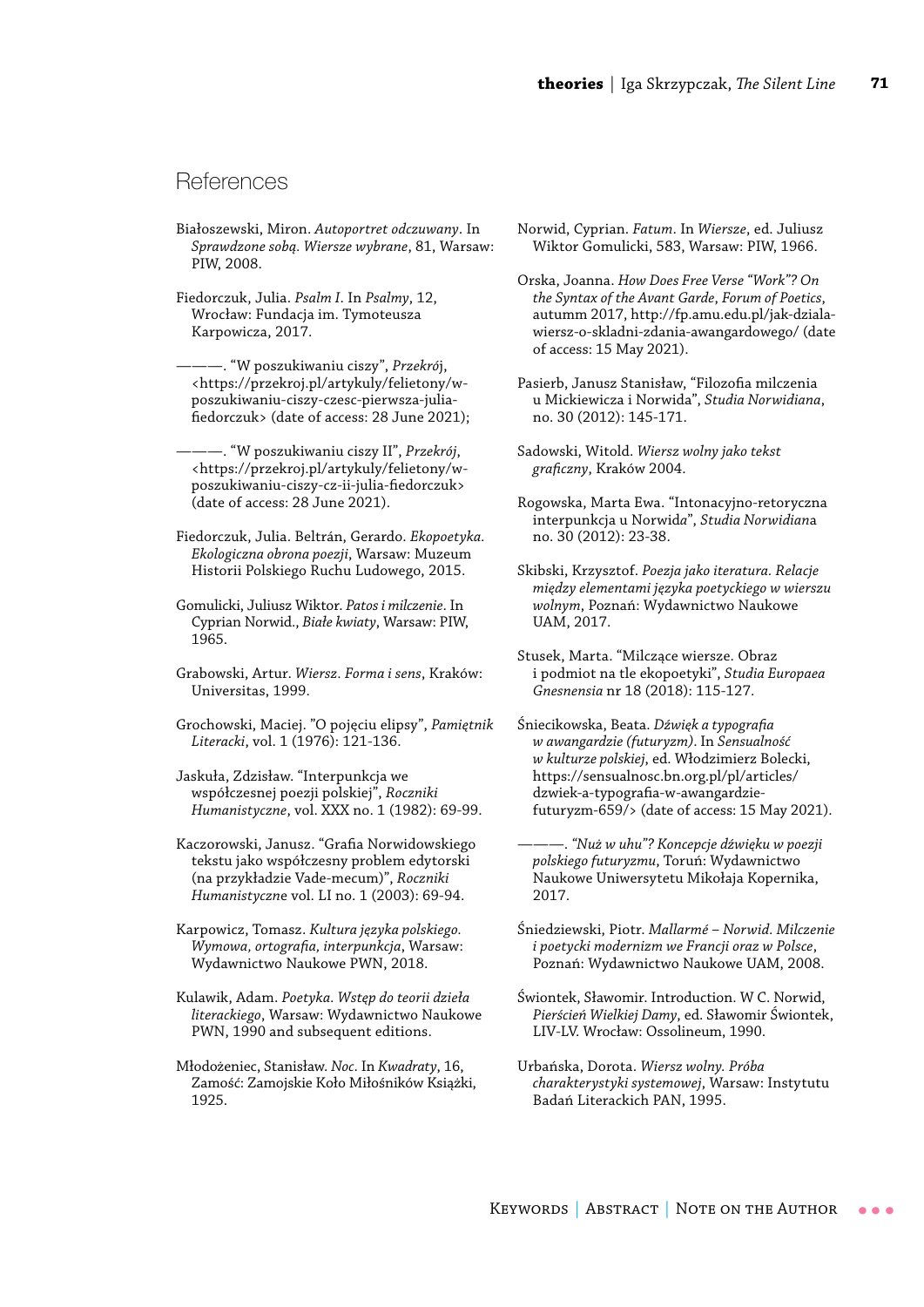# **KEYWORDS**

# Ellipsis

# **silence**

#### **Abstract:**

The article analyzes moments of silence in the free verse poem which are marked by the nonstandard use of the dash (inconsistent with the rules of punctuation and grammar). The aim of the article is to show that the dash, and other punctuation marks, used in this way are equivalent to words, and function in a poetic text on the same rights as the word. Indeed, semantically and axiologically, they often constitute the supraverbal layer of the text. In the process, theories of free verse which in their assumptions do not recognize semantic punctuation as structurally equivalent to words are reexamined.